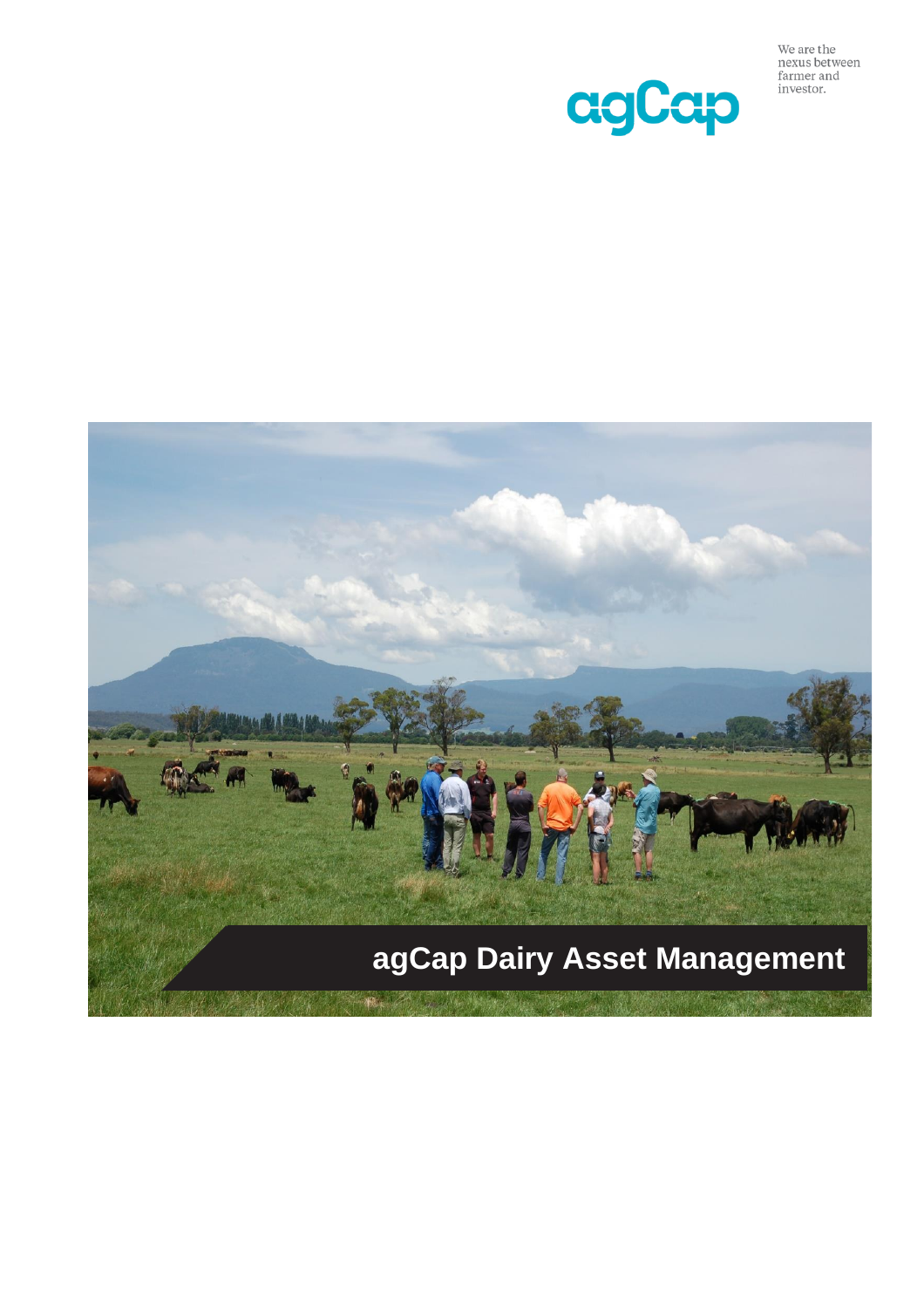# *Summary*

agCap is an agriculture asset manager specialising in pasture based Australian dairy farm operations and management.

Established in 2006, agCap has a long history of operational excellence in delivering institutional grade farm management solutions for clients.

The team at agCap have over 85 years of operation and management of Australian dairy farms in key dairy districts in Australia, including Southern NSW, Southeast SA, Victoria, and Tasmania. Whilst working together at agCap since 2013, the team successfully completed a turnaround of the Sustainable Agriculture Fund's Tasmanian dairy assets in preparation for a highly successful fund exit.

More recently, agCap has achieved significant results with three dairy clients – a large scale 3,000 cow dairy business in South West Western Australia, with a smaller family owned 600 cow dairy farm business in South Western Victoria and a 1,500 cow dairy business in Tasmania.

Through this, agCap have developed a series of fundamental principles – Focus, Alignment, Commitment, Tracking, and Stretch or 'F.A.C.T.S.'. These F.A.C.T.S are fundamental in our operating model and together focus on impacting profit, predictability, and sustainability.

agCap believe that, under the right conditions and long-term approach, this unique model can deliver long-term sustainable top quartile returns to owners with consistent high-quality production.

# *Current Operating Environment*

The underlying principles of sustainable pasture based dairy farming; efficient people with good processes, productive pastures and healthy animals have not changed in the previous two decades; however, the environment in which we operate has. With greater visibility and traceability being imposed on the market by customers, consumers, media, and regulators; operators that embrace transparency and accountability proactively, will be best placed to manage on-going market change and react faster and more effectively.

Conscious of these social and regulatory changes, agCap has the tools, processes and systems that allow us to provide evidence-based reporting that will support our social license to operate.

agCap solutions are focused on sustainability of communities, jobs, farms, suppliers, production, staff, livestock, and the environment – that is, we believe that our responsibility extends beyond the farm gate and that creating a healthy and sustainable ecosystem ultimately creates a more stable operating environment. Our systems and models aim to improve information flow to get the right information to the right people at the right time.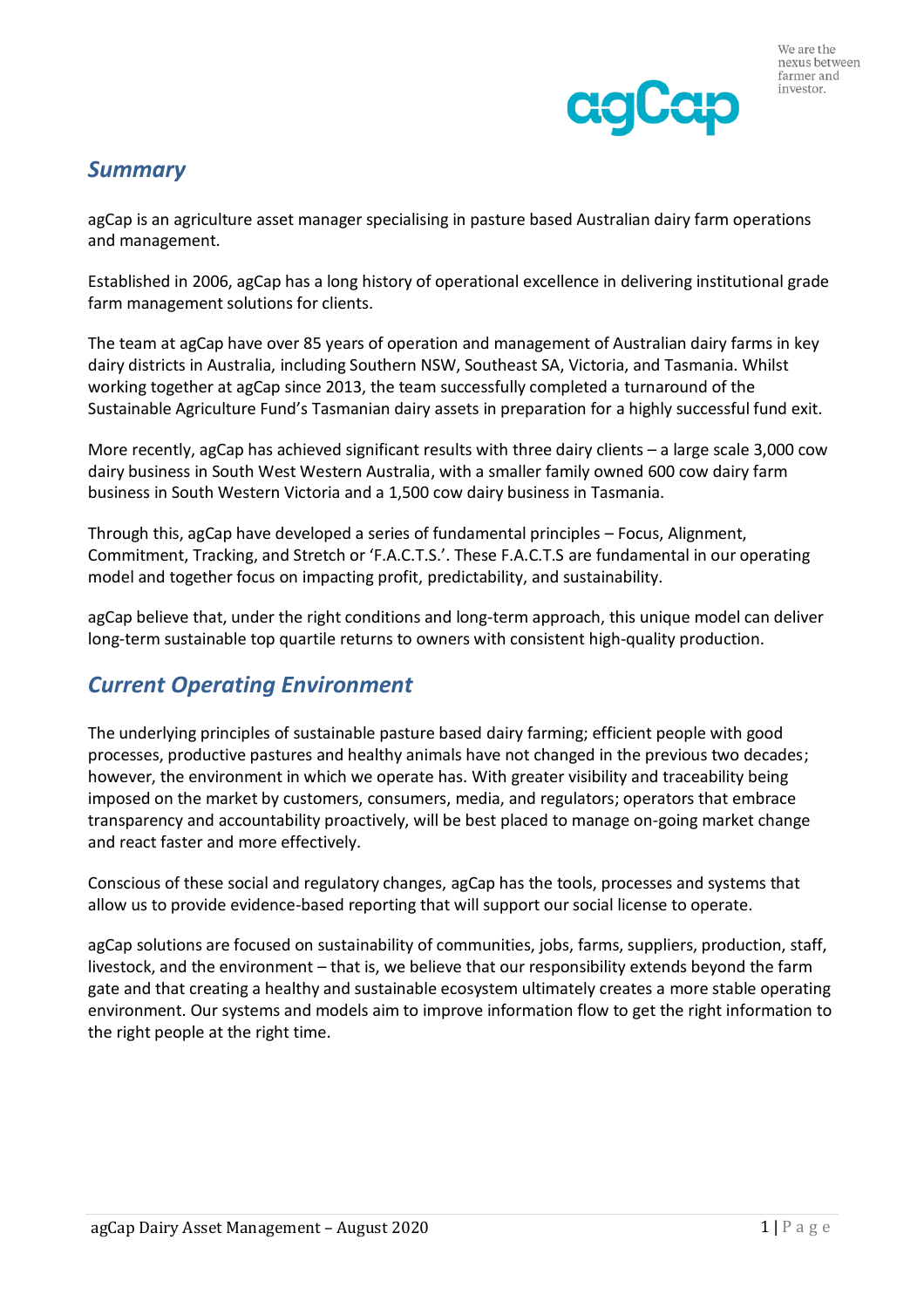

# *agCap*

## **Background**

agCap was established in 2006, as the manager and trustee of the \$185m Sustainable Agriculture Fund (SAF), a collection of seventeen farms managed via five aggregations.

SAF was managed on behalf of seven Australian institutional superannuation funds and investors and was successfully sold in 2017 to a series of domestic and international buyers in line with the end of the fund life.

The Fund was structured around a key theme of diversification by segment (cropping, dairy and livestock), geography and water source. The management of SAF provided agCap with deep insight into the interconnectivity of the agriculture ecosystem, a unique perspective and key competitive advantage over other single commodity farmers.

Part of the Sustainable Agriculture Fund included the successful management of the Cradle Coast Aggregation (CCA) – four Northern Tasmanian dairy farms milking a total of 2,900 cows. This resulted in agCap building considerable IP, deep knowledge, a sustainable operating model for aggregated dairy farm businesses and a team of people with broad ag experience from the paddock to the board room table.

The current agCap management team commenced in January 2013 and led a turn around that resulted in a stable workforce with no sharefarmer turnover in five years; production increase from 370 kgMS to 480 kgMS per cow and gross EBIT of \$5.65m. This sustainable performance occurred through a period when many competitors struggled to cope with the volatility (price and climate) and milk processor disruption.

The learnings from this operation have been distilled into a series of fundamental farming principles, a focus on process and measurement, all connected with a sustainable overlay.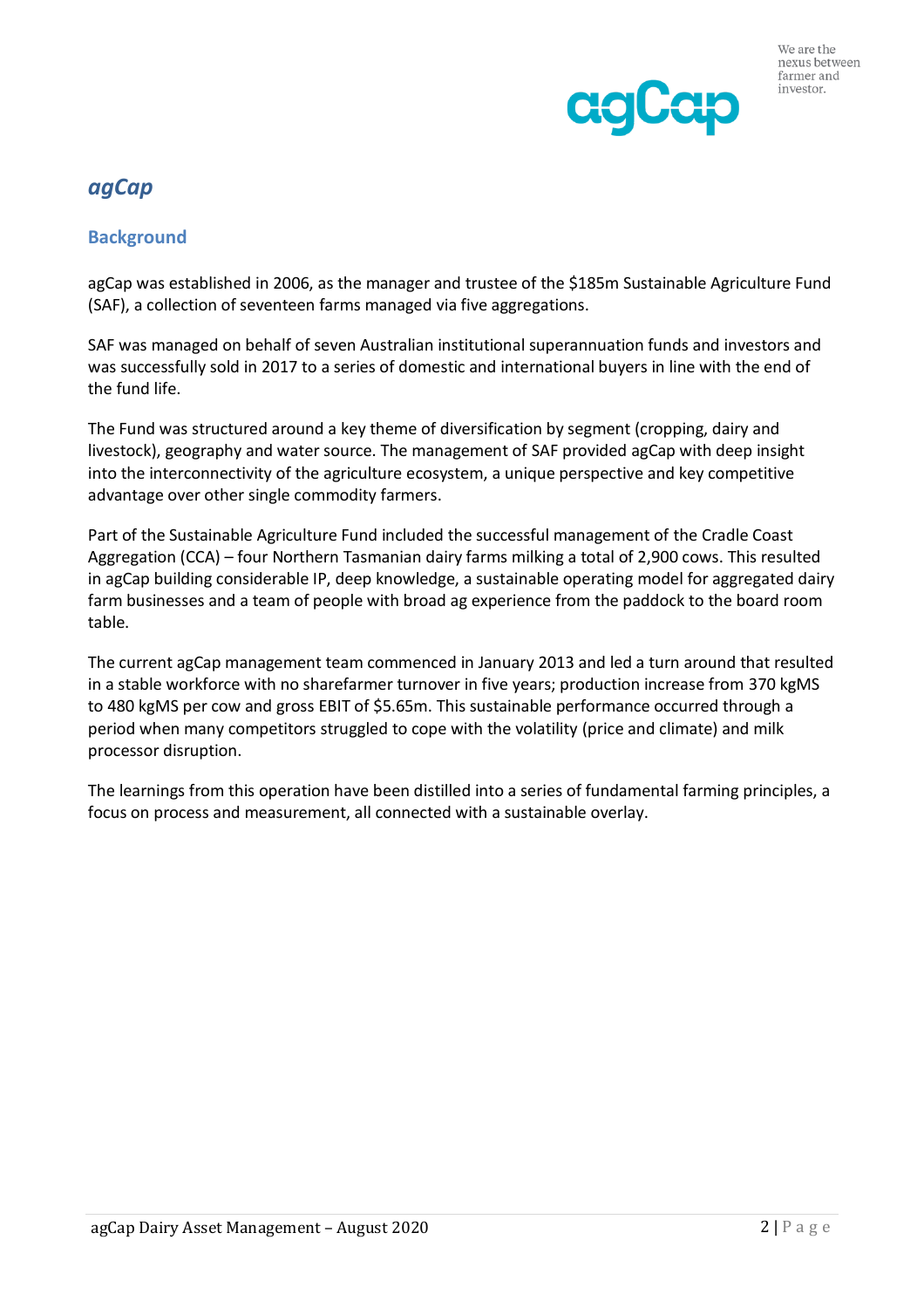

## **Farming Fundamentals**

The agCap farming fundamentals are based on:

## **Focus:**

- Strong focus on the whole farm system: people, process, livestock, and pastures,
- Well defined farming systems that are understandable and replicable, and
- Clear focus with defined non-negotiables. These are the high-level parameters that are essential to your business and are basically set in stone.

## **Alignment:**

- Alignment from the farm workers through to the farm owners,
- Farming systems aligned to farm owner goals, and
- Livestock and people that match the farming system.

## **Commitment:**

- Culture that ensures all parties are committed, and
- Build long term relationships with service providers, contractors, suppliers, and milk processors.

## **Track:**

- Strong communication at all levels to track our progress, and
- Regular reporting to effectively monitor progress.

## **Stretch:**

- Farm objectives that are challenging but achievable,
- Challenge ourselves to produce more with less and ensure that sustainability is embedded into our everyday farming practices, and
- Ensure that animal and people welfare are a daily priority.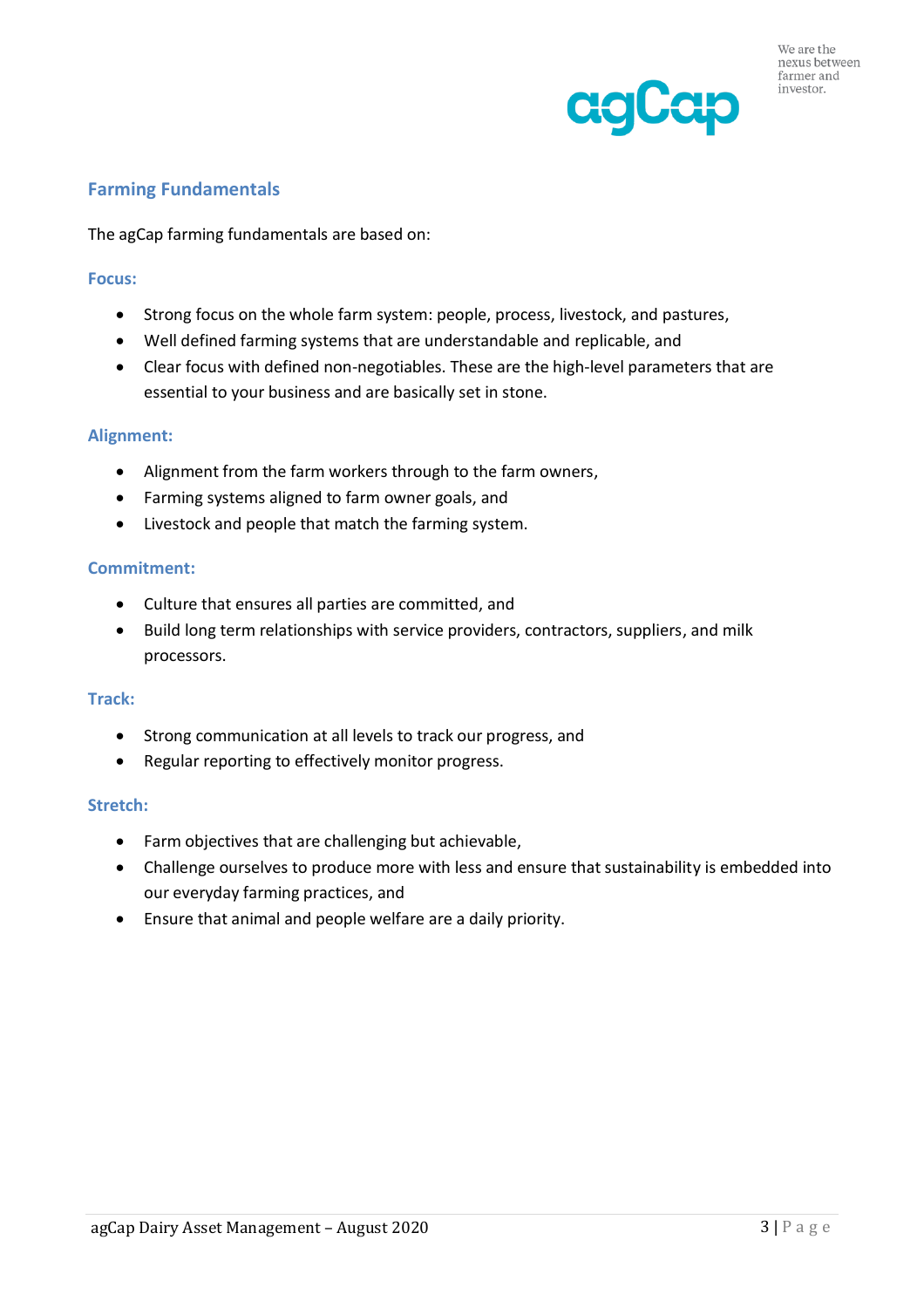

## **Team**

The agCap team has been working together since 2013 and has significant experience in dairy operations and managing large scale corporate investors.



## **Chief Executive Officer - Wolfie Wagner**

Wolfie has 30 years' experience in the livestock industry, in particular, the dairy industry at all levels of production including as a farmer, in consulting and research.

Wolfie previously worked at the Geoffrey Gardiner Dairy Foundation in establishing nationwide benchmarks for dairy farm performance and was a previous winner of the Genetics Australia Dairy Share Farmer of the Year. He has completed a Masters of Agribusiness and was a former member of the DairyTas Board. Wolfie joined agCap in 2013.



#### **Shirley Harlock — Independent Chair**

 With extensive experience in the dairy industry, Shirley has been involved in a number of industry bodies including the past Chair of the Robotic Research project at Camden for Dairy Australia, past chair of Dairy Food Safety Victoria, past director of Australian Dairy Farmers and has been a former Vice President of United Dairy Farmers, Victoria.

As a partner of Wollaston Farms, Shirley's farming enterprise includes a dairy property at Warrnambool and a mixed beef and sheep property with her family at Bool Lagoon, in South Australia.

Shirley has been honoured as the 2015 recipient of the ADIC Outstanding Service Award and has been inducted onto the Victorian Honour Roll of Women.



#### **Manager - Finance — Meaghan Ryan**

 With an agricultural background and financial experience in the commercial property sector, Meaghan brings a strong accounting discipline to the agCap team.

Meaghan is responsible for preparation of management and statutory accounts as well as the farm management software. Meaghan has a Bachelor of Commerce from La Trobe University. Meaghan joined agCap in 2013.

#### **Fred Grimwade — Independent Director**

 Fred is a Principal and Director of Fawkner Capital, a specialist corporate advisory firm. Fred is a non-executive director of a number of listed companies including Select Harvests, Australian United Investments and XRF Scientific.

 Fred has extensive experience in the finance, investment management and agriculture sectors. He was previously the Managing Director of Colonial Agriculture Company and head of Private Equity at Colonial First State Investments. With a Bachelor of Laws and Commerce from the University of Melbourne and an MBA from Columbia University, Fred has had a diverse career including roles at King & Wood Mallesons, McKinsey & Co., Goldman, Sachs & Co., WMC and Colonial.

Fred is a Fellow of the Australian Institute of Company Directors and the Governance Institute of Australia.



## **Manager - Marketing, Admin & Accounts — Jasmine Hassett**

 Jasmine provides administrative and accounting support to the

agCap team and is responsible for the roll-out of the business livery and marketing collateral.

With a strong attention to detail and 'can-do' attitude to her work, Jasmine is an integral member of the team. Jasmine joined agCap in 2015.



#### **Cameron Griffin — Non-Executive Director**

 Cameron has 23 years of finance and investment management experience having worked in Australia, the United Kingdom and United States of America.

 He currently manages the direct investment portfolio of the Fitzpatrick Family Office specialising in alternative asset

investments and holds a number of board or advisory panel roles including LatAm Autos, Equiem and Proterra including representation on a number of subcommittees. Cameron previously worked at Hastings Funds Management in infrastructure equity and debt investments and EY Corporate Finance.

Cameron has completed studies at the University of Melbourne, Chartered Accountants Australia and New Zealand and Harvard Business School.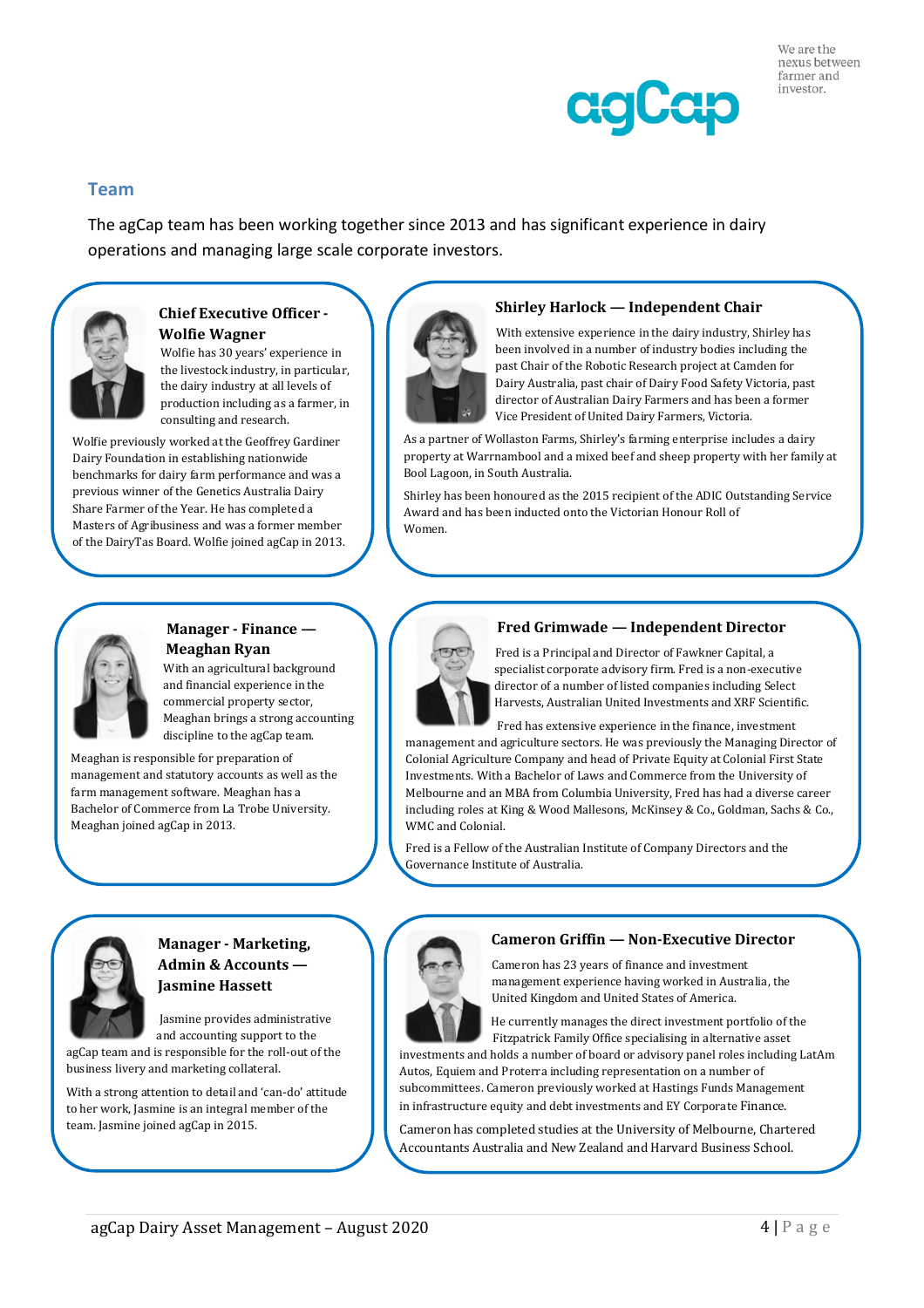

## **Farm System Management Model**

At its core, the agCap dairy asset management model concentrates on the whole farm system and strives to find the balance for your business and circumstances. We define three key 'buckets' that aim to ensure that people, process, livestock and pastures are structured and aligned to cohesively interact to ensure the best prospect of assets performing sustainably above average over the long term.

We also understand that different customers require different management solutions, and therefore agCap offers three levels of management solutions to suit the needs of the client: collectively aimed at maximizing profit and mitigating risk of the whole farm system, whilst providing evidence-based reports that support our social license to operate.



The best farmers (and their advisors) avoid the common mistake of decision makers of seeing the problem/decision only in part. They use the whole farm approach and accept that a farm is a combination of all things. Prof Bill Malcolm, 2018

**People and process** – agCap believe that people and process are a key part of any production system. Together, they must match the other elements of the farming system and complement the other 'buckets' to improve the operational efficiency of the farm. Our people are recruited via a disciplined process and should have a strong culture of focus and commitment. agCap reporting templates empower farm and financial reporting and ensure that decision making is data based.

**Pasture** – agCap models are used to predict the seasonal growth curve and total pasture production of an individual farm. This allows us to determine the sustainable stocking rate which supports the economic model of more than 60% of a cow's total diet consumed as directly grazed pasture. agCap supports and mentors the on-farm team to achieve top quartile grazing management.

**Livestock –** agCap believes that livestock should be matched to the farming system and long-term breeding programs should be in line with 1:1:5 principles: 1 calf per cow per annum, 1kg milk solids per 1kg liveweight and more than 5 lactations per cow on average. Livestock traceability and performance monitoring is essential to enable the tracking of our farm business performance.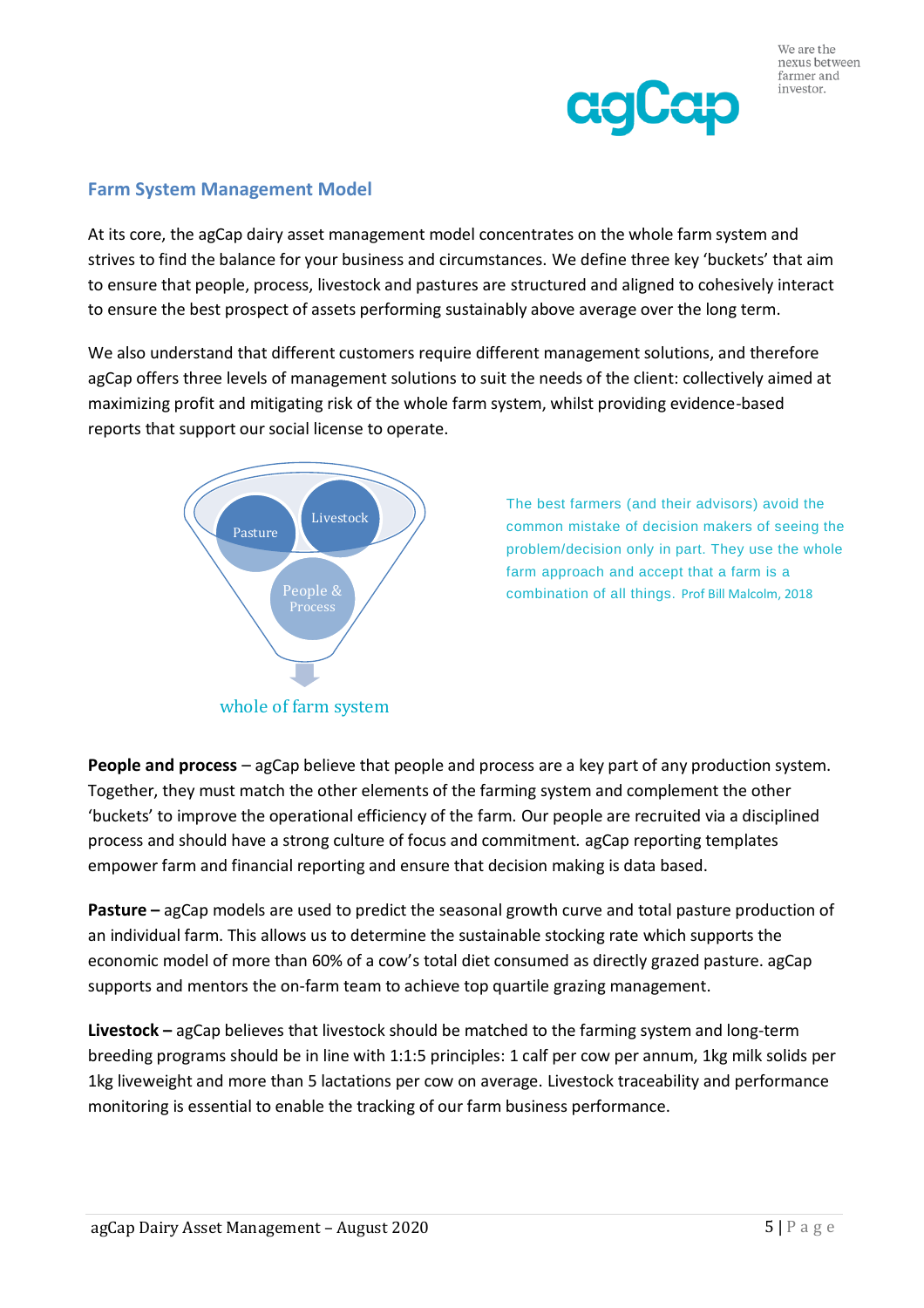

## **Implementation Process**

agCap has developed a series of tools and a defined process that allows it to diagnose a situation quickly, and then recommend a series of management models, that align with needs and timetable of the client.



## **Management Solution Suite**

agCap provides the following management solutions that are designed around the client's circumstances as assessed in the above diagnostic process. After assessing the status of the operations and intent of the client, agCap can align the short- and long-term goals with a sustainable plan on how to get there. The execution of these plans is fundamental to long term success and understanding the balance of the ecosystem in which we operate requires ongoing attention and controls.

By offering the range of products, agCap can help clients focus on short-term profitability or turnaround of underperforming operations through to long-term business plan creation and execution.

With its experience in managing the Sustainable Agriculture Fund, agCap understands the balance between future positioning, sustainability, and current profitability.

The below models are structured to find the balance between those factors:

- 1. End to end holistic asset management long term, resulting in sustainable solutions.
- 2. Intermediate management solutions up to two years with clearly defined objectives.
- 3. Short term management solutions focusing on a smaller number of issues.

We will tailor management solutions and fee structures in a manner that demonstrate our willingness to align with our customers and accept some performance risk in our remuneration. We think this demonstrates a strong belief in our model, and a willingness to stand beside our clients.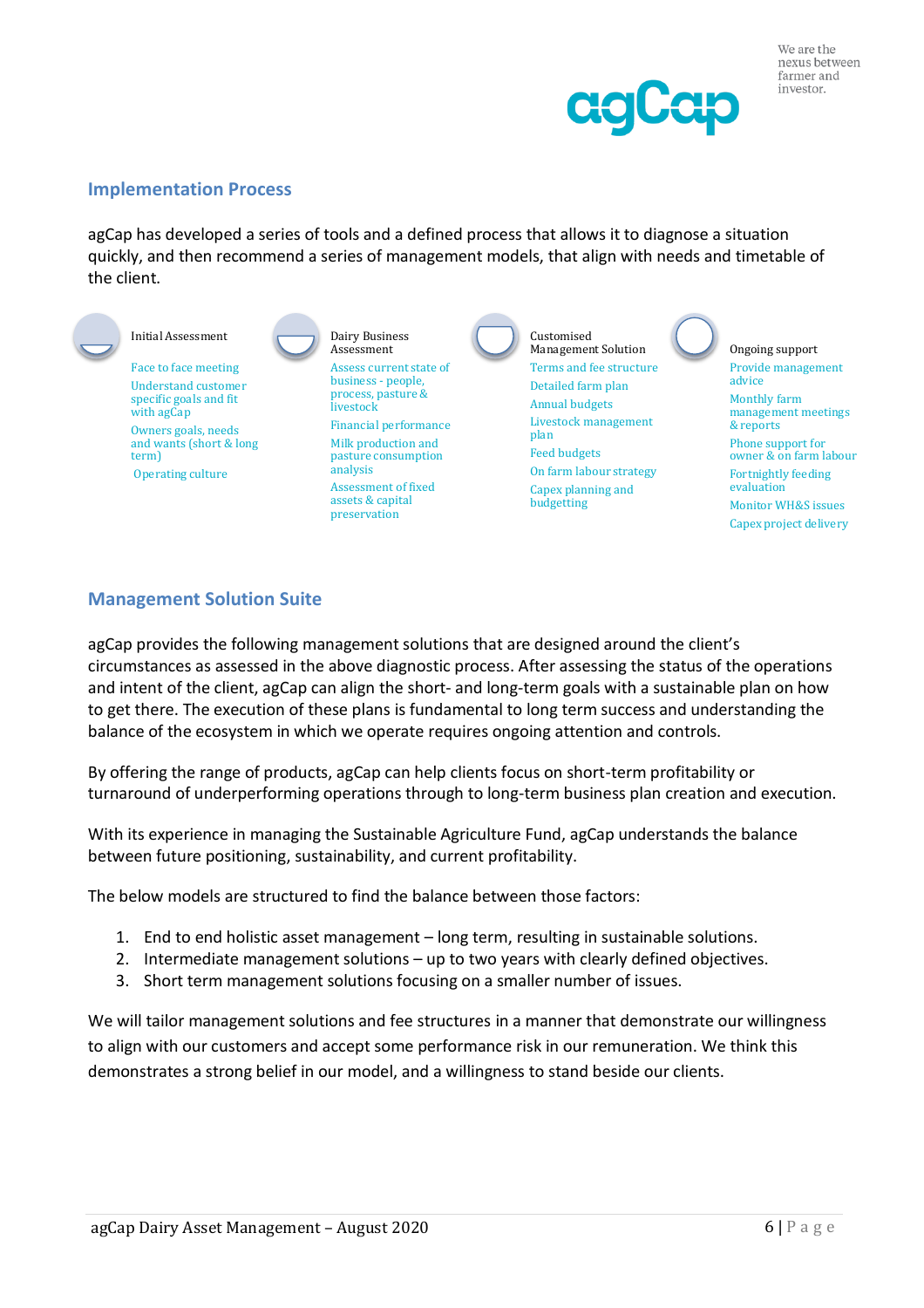



## **Output**

The outputs are a key communication and alignment tool that are shared from farm to board room. They ensure that all parties understand where they sit in the system and create awareness of the impact of decisions in line with the overarching objectives. agCap believes that this is a valuable component in educating the team and removing the risks of silos that can build up within organizations.

| <b>Impact</b>                                               | <b>Outputs</b>                                                                                                                                                                                                          | <b>Opportunities</b>                                                                                                                                                                                                                    |
|-------------------------------------------------------------|-------------------------------------------------------------------------------------------------------------------------------------------------------------------------------------------------------------------------|-----------------------------------------------------------------------------------------------------------------------------------------------------------------------------------------------------------------------------------------|
| Sustainability<br>People<br>Livestock<br><b>Environment</b> | High retention rate of key people<br>Increased longevity to more than 5<br>lactations per cow leading to decreased<br>depreciation and replacement costs<br>Produce more with less preserving our<br>national resources | Create work environments that encourage<br>best practice and long-term job satisfaction<br>Utilize single calving systems with breeding<br>programs based on fertility<br>Continually measure key inputs and<br>balance against outputs |
| <b>Profit</b>                                               | Maximize profit based on<br>Profit = kgMS x's EBIT/kgMS                                                                                                                                                                 | Maximize output whilst<br>controlling/optimizing cost of production<br>Reduce the risk surrounding the preferred<br>operating system                                                                                                    |
| Predictability                                              | Accurate budgets and production<br>forecasting<br>Monthly report (financial, physical and<br>production)                                                                                                                | Utilize the agCap proven budgeting and<br>reporting tools<br>Farming system and stocking rate matched<br>to local environment and potential pasture<br>production                                                                       |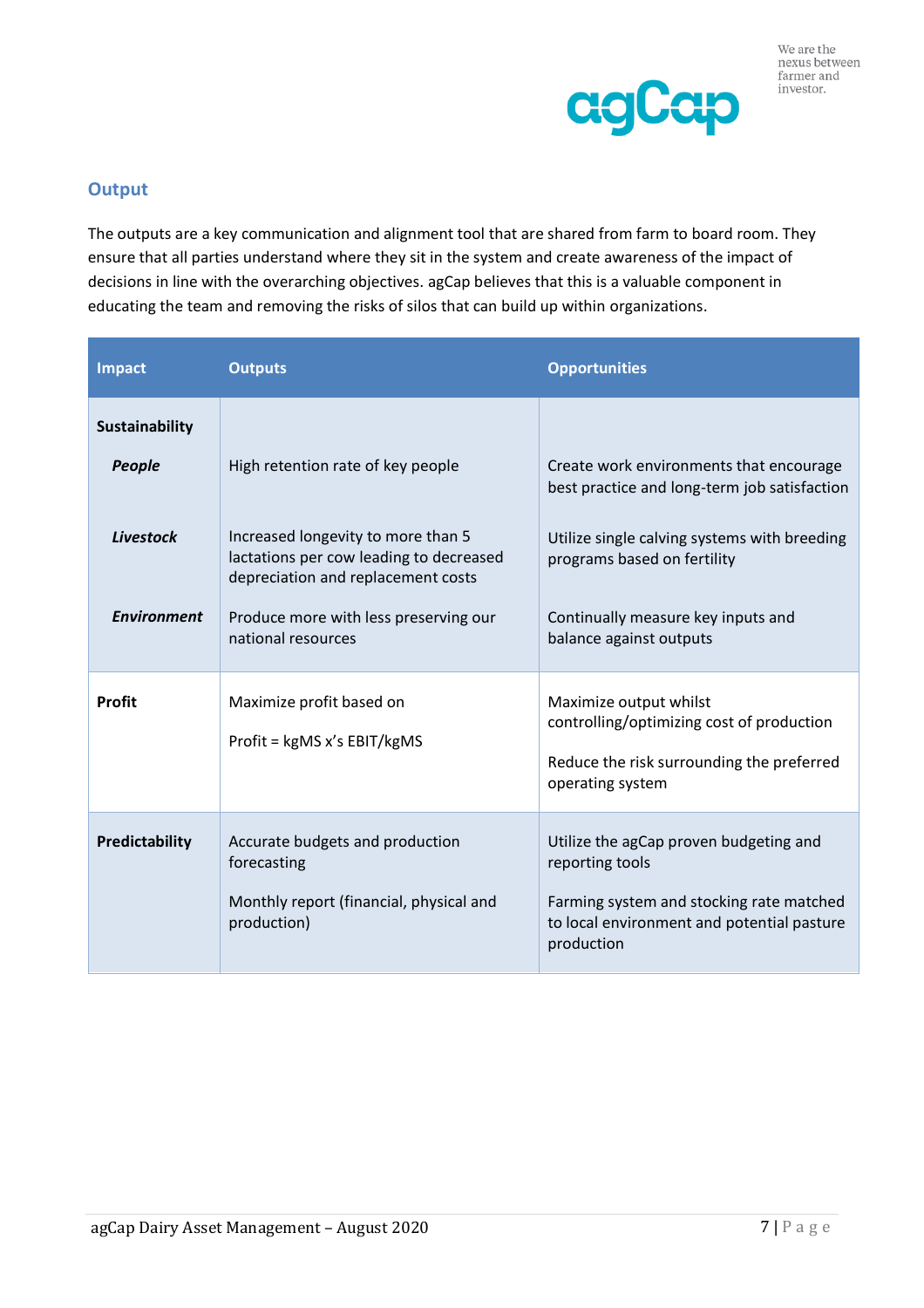

## **Monthly agCap Report Dashboard (example only)**

| <b>ASSETS</b>                    |    | Farm      |
|----------------------------------|----|-----------|
| No. of Lactating Cows            |    | 531       |
| <b>Total Hectares</b>            |    | 206.66    |
| <b>Effective Hectares</b>        |    | 186       |
| \$ Value of Property (inc water) | Ś. | 3,539,112 |
| \$ Cattle value on hand          | Ś  | 943,550   |
| \$ Plant and Equipment           | Ś  | 66,713    |
| Total \$ Value                   | Ś  | 4,549,375 |
| \$ Value / Hectare               | ς  | 22,014    |

| <b>YTD Key metrics</b>         | Farm          |               |
|--------------------------------|---------------|---------------|
|                                | <b>Actual</b> | <b>Budget</b> |
| Cost of Production \$/kgMS     | (4.63)        | (4.96)        |
| Total Income \$/kgMS (net)     | 5.59          | 5.62          |
| Net Cost of Production \$/kgMS | 0.96          | 0.66          |
|                                |               |               |
| <b>YTD Total Income</b>        | 1,095,361     | 1,109,901     |
| <b>YTD EBIT</b>                | 188,540       | 132,904       |
| <b>YTD Milk price</b>          | 5.36          | 5.35          |
| <b>YTD ROA</b>                 | 4.14%         | 2.92%         |
|                                |               |               |
| <b>YTD kgMS</b>                | 195,826       | 197,415       |
| kgMS/Lactating cow             | 368.79        | 371.78        |
| KgMS/Effective ha              | 1,052.83      | 1,061.37      |

| <b>March Key</b>  | Farm       |            |          |  |
|-------------------|------------|------------|----------|--|
| measures          | Mar Actual | Mar Budget | Variance |  |
| <b>KgMS</b>       | 23.092     | 23,468     | 376      |  |
| <b>Milk Price</b> | 6.54       | 5.55       | ) qo     |  |

| kgMS - Farm |           |               |  |  |  |
|-------------|-----------|---------------|--|--|--|
|             | Actual    | <b>Budget</b> |  |  |  |
| Jul         |           |               |  |  |  |
| Aug         | 6,110.82  | 6.052.00      |  |  |  |
| Sep         | 23,995.25 | 23.879.00     |  |  |  |
| Oct         | 32,508.81 | 32,485.00     |  |  |  |
| Nov         | 30,458.62 | 30,359.00     |  |  |  |
| Dec         | 28,568.98 | 28.482.00     |  |  |  |
| Jan         | 26,919.18 | 27,254.00     |  |  |  |
| Feb         | 24.172.28 | 24.989.00     |  |  |  |
| Mar         | 23,091.64 | 23,467.99     |  |  |  |
| Apr         |           | 22,598.00     |  |  |  |
| May         |           | 22,589.00     |  |  |  |
| Jun         |           | 12.845.00     |  |  |  |





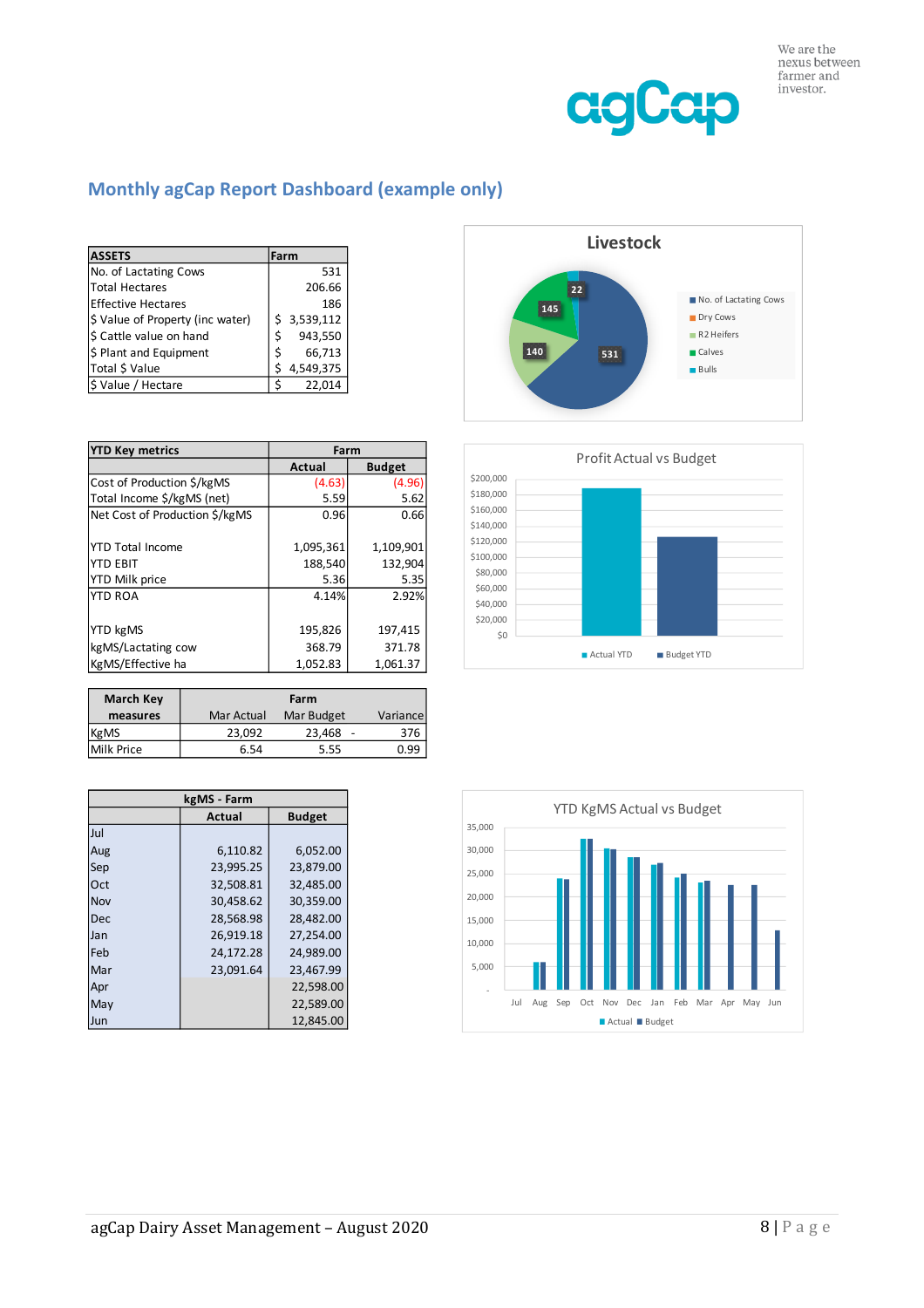

## **Risk Management Framework**

#### **Governance**

agCap recognizes the value of robust corporate governance. As a holder of an Australian Financial Services License, we are regulated by the Australian Securities and Investment Commission; and our financial accounts and AFSL compliance are externally audited each year.

agCap has put in place structures and processes to ensure appropriate governance and to deliver sustainable performance to our clients. We have formal policies and procedures to cover a range of issues including conflicts of interest, breach reporting and complaints handling. Our robust risk management processes and a strong culture are aligned with clients' needs and expectations.

#### **Quality Assurance**

agCap takes pride in quality outputs with strict quality control. Our board works closely with the management team to ensure transparency and honesty in our dealings.

#### **Independence**

agCap is not affiliated with any milk processor. We strive to negotiate beneficial outcomes for our clients and endeavor to build long term relationships.

#### **Confidentiality**

Confidentiality is paramount, and we are always prepared to execute non-disclosure agreements prior to commencing work with new clients.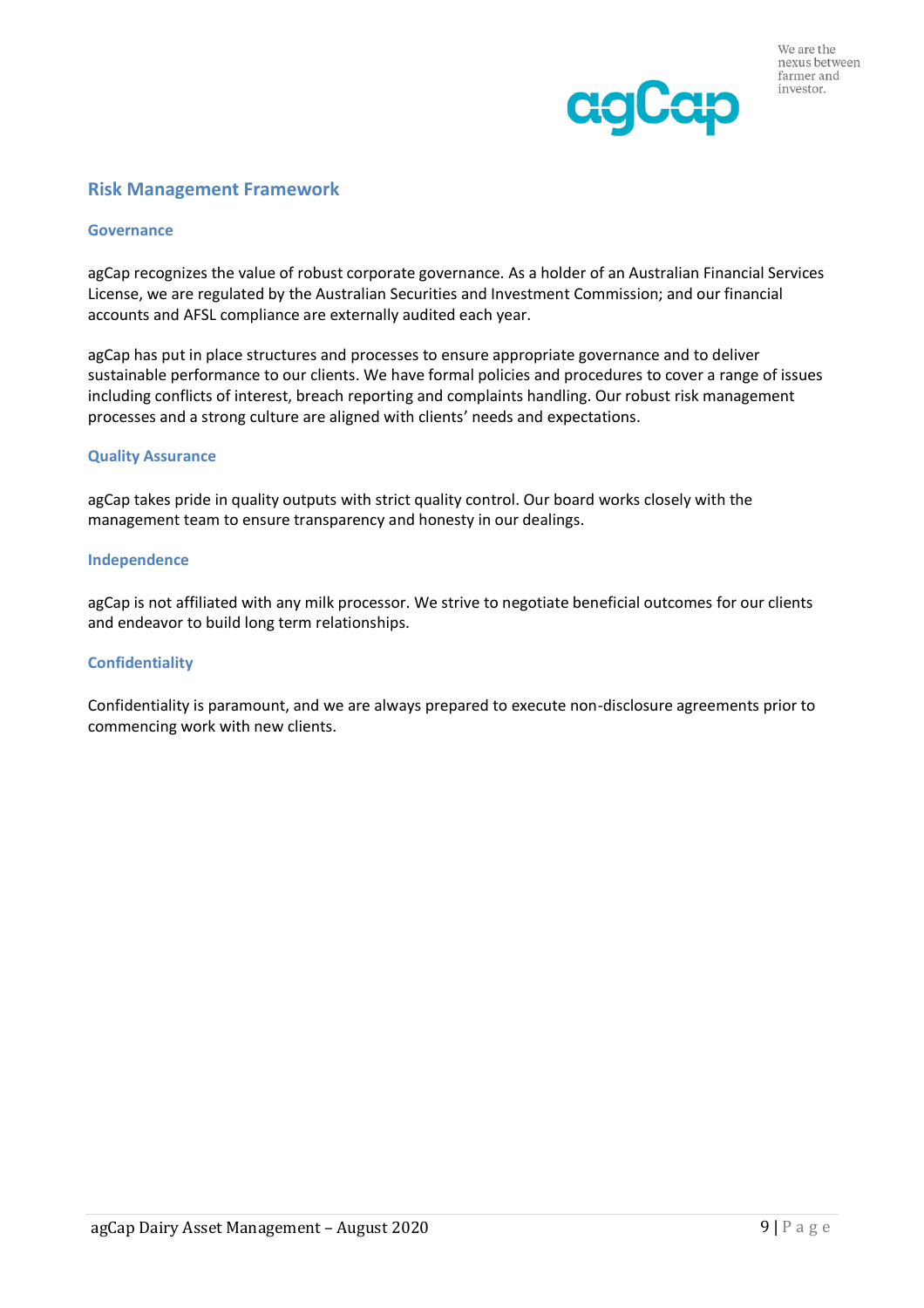

# *Engagement Structure*

## **Standard terms summary**

The terms of engagement will be structured to meet the clients' needs and create alignment between the farm management team, agCap and the farm owner/investor. Standard items covered include:

- Length of term
- Periodic review terms and conditions
- Chart of accountability and responsibility of each party involved in the contract
- Organizational chart showing the delegations and reporting structures
- Contractual arrangements and agreements as applicable

### **Fee Model Structures**

Our fee structure will be based on the findings from our Dairy Business Assessment which is conducted during our on-farm discovery phase. Fees will generally comprise a base management fee and performance fees that are designed to align remuneration with performance.

Base management fees can be calculated as:

- Rate per kgMS,
- Percentage of assets under management,
- Fixed monthly fee, or
- Fee for service

#### Performance fees

- Profit share
- Performance based hurdles